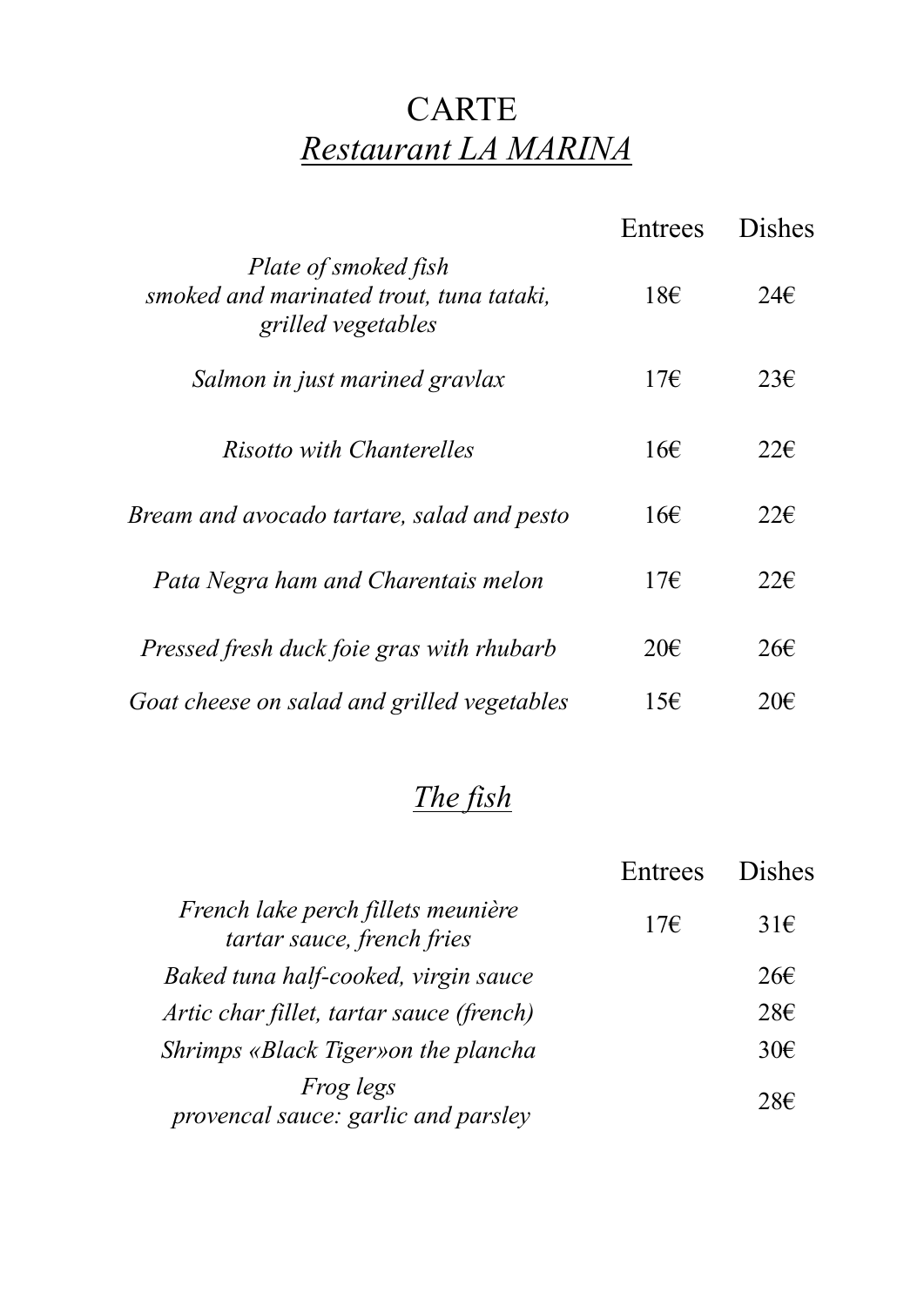#### *Meats1*

| Lagarto de Bellota<br>(very tender pork with mustard juice)              | 28E           |
|--------------------------------------------------------------------------|---------------|
| Veal spider on the plancha,<br>with Chanterelle sauce                    | 30 $\epsilon$ |
| Lamb sirloin, aromatic herb sauce                                        | 30 $\epsilon$ |
| Charolaise beef rib<br>(minimum 2 people)<br>Morel sauce supplement $5f$ | 32 $\epsilon$ |
| Grilled beef tenderloin, french fries<br>Morel sauce supplement $5f$     | 32 $\epsilon$ |
| Single dish                                                              |               |

| <b>Beef way Tagliata</b> , served rosé                                                |                 |
|---------------------------------------------------------------------------------------|-----------------|
| (sloping escalope: $180$ gr)<br>Grilled vegetables, tomato, salad and parmesan pieces | 28€             |
|                                                                                       |                 |
| <b>Quenelle of trout</b> , Lake Léman crayfish sauce                                  | $26\epsilon$    |
| Rice pilaf                                                                            |                 |
| <i>Vegetable plate</i>                                                                |                 |
| Marinated fish, fried squid, zucchini donut,<br>grilled vegetables                    | $24\epsilon$    |
| Cheese                                                                                |                 |
| Cheese board                                                                          | $12 \,\epsilon$ |
| <b>Small gourmet menu</b> (Up to 10 years)                                            | 16€             |
| Starter of the day                                                                    |                 |

*French lake perch fillets meunière, french fries or, cut of beef, small vegetables and french fries*

*\*\*\**

 $\frac{1}{1}$ Origin Meats,Beef: France, Lamb : Nouvelle Zélande, Pork:Espagne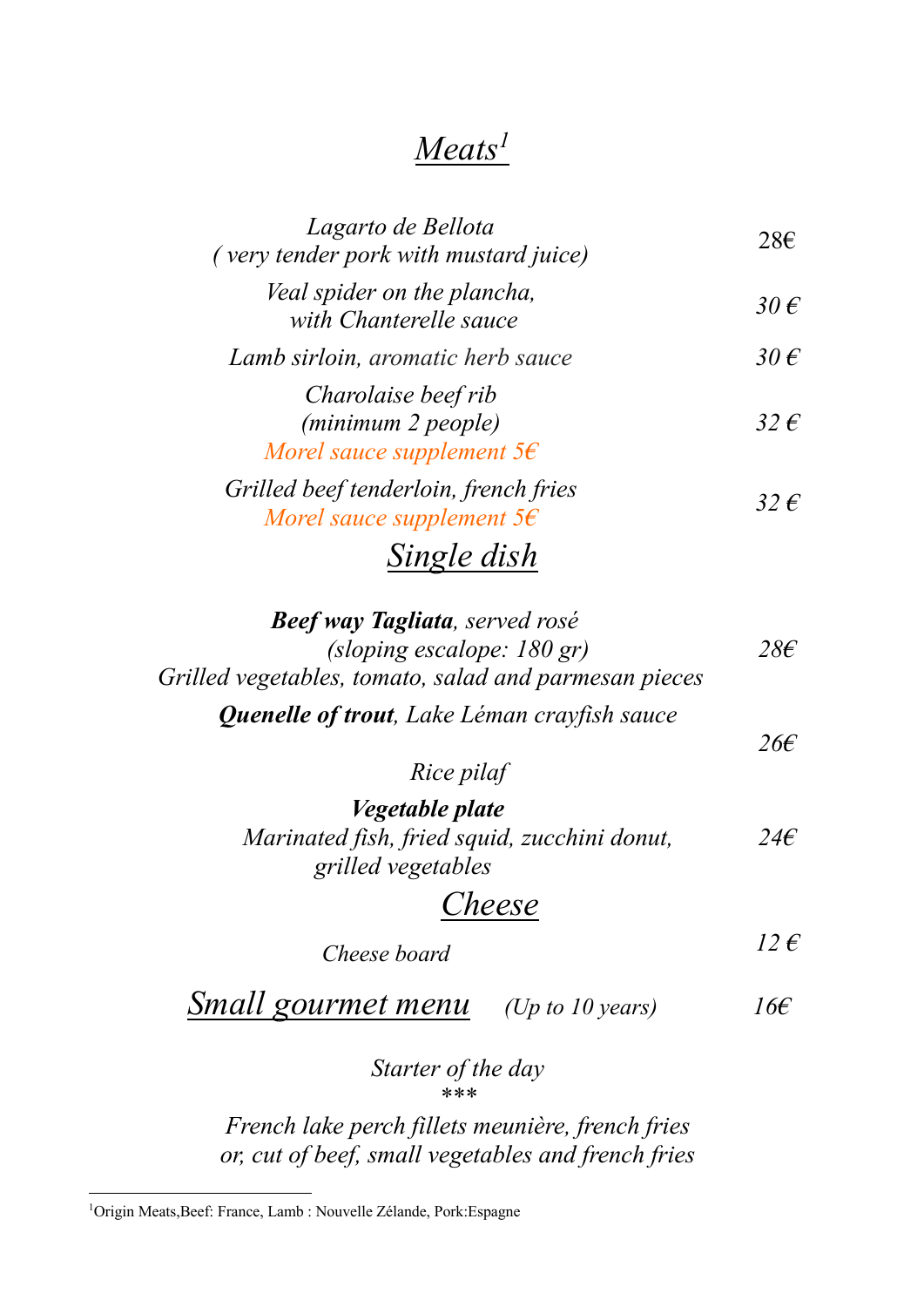*\*\*\* Ice cream or dessert of the day*

#### *Desserts*

| <i>Apple tatin pie</i>                                                                                          | $8\epsilon$   |
|-----------------------------------------------------------------------------------------------------------------|---------------|
| Fresh fruits salad                                                                                              | 7€            |
| Catalan cream                                                                                                   | $8\epsilon$   |
| <i>Prince de Savoie</i><br>(Genoese sponge cake, Raspberry sorbet, soufflé cream<br>Grand Marnier and meringue) | $10\epsilon$  |
| Cork with rhum                                                                                                  | 8€            |
| Dessert of the day                                                                                              | 8€            |
| Strawberry or Raspberry with sugar                                                                              | 8€            |
| Gourmet plate<br>Varied desserts and espresso coffee or tea                                                     | $14\epsilon$  |
| Gourmet Champagne<br>Varied desserts with a glass of Champagne                                                  | $20 \epsilon$ |
| Not included in the menus at 37 $\epsilon$ and 47 $\epsilon$                                                    |               |

*(supplement 6€ and 12€)*

#### *Ice Cream- Sorbets*

*Vanilla, Chocolate, Coffee, Pistachio, Raspberry, Lemon, Strawberry, Pineapple, Passion Fruit. (Movempick Ice Cream) 1 scoop: 3,50€ 2 scoops: 6€ 3 scoops: 9€ Supplement Whipped cream: 1€*

| Strawberry or Raspberry Melba<br>(Vanilla ice-cream, coulis and Whipped cream) | 8€  |
|--------------------------------------------------------------------------------|-----|
| Coffee cream Sundae (Ice-cream coffee, coffee and<br>Whipped cream)            | 8€  |
| Danemark<br>(Vanilla, hot chocolate and Whipped cream)                         | 8€. |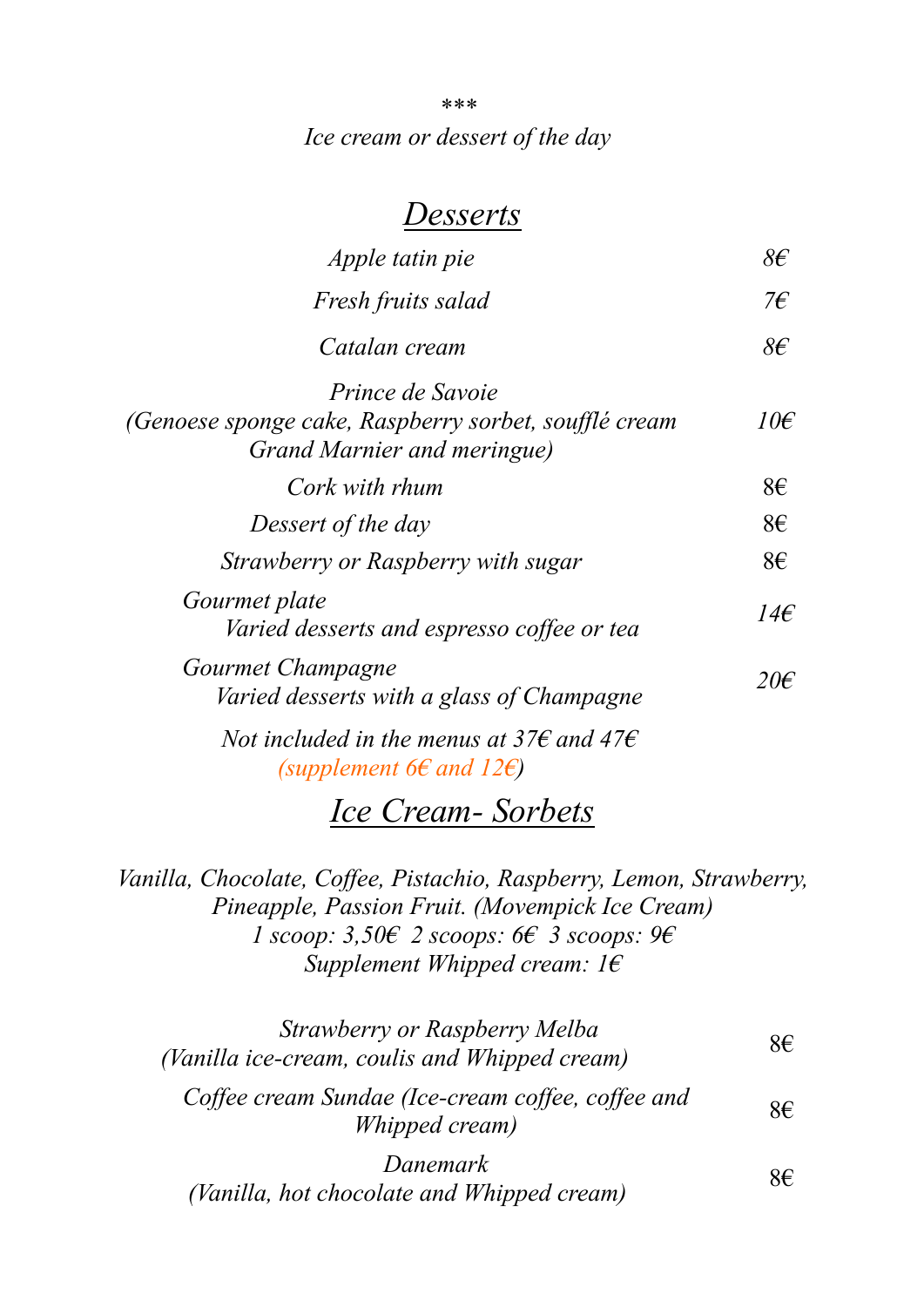## *MENU 37 €* <sup>2</sup>

*Bream and avocado tartare, salad and pesto or Pata Negra ham and Charentais melon or Goat cheese on salad and grilled vegetables*

*\*\*\*\*\**

*Baked tuna half-cooked, virgin sauce or Veal spider on the plancha, with Chanterelle sauce*

*or*

*French lake perch fillets meunière tartar sauce, french fries (supplement 5€)*

*\*\*\*\*\**

*Choice desserts Not included*

 $\frac{1}{2}$ For any change of dish in the menu, supplement of 4 euros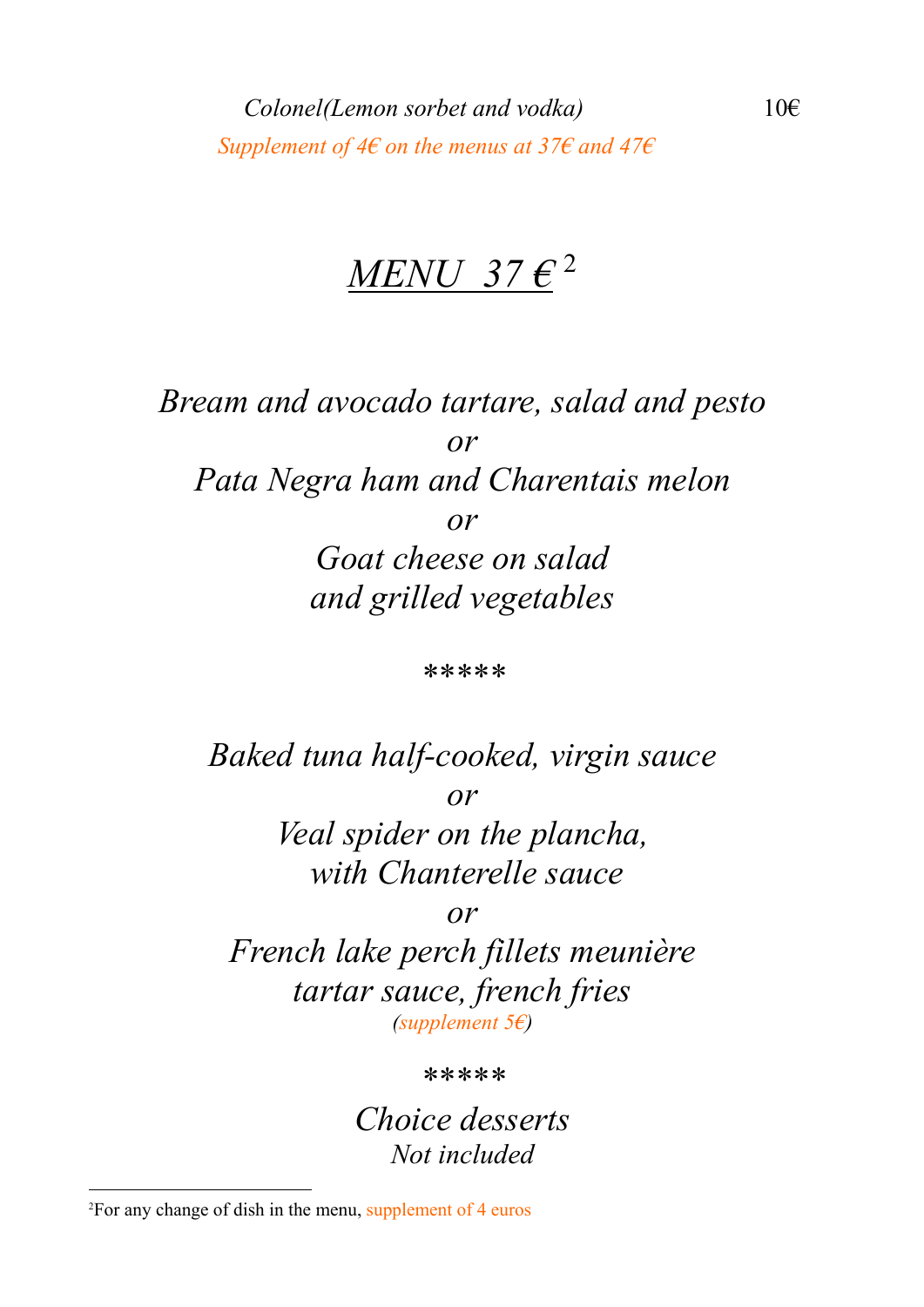*Plate and Champagne Gourmet*

## *MENU 47 €* <sup>3</sup>

*Pressed fresh duck foie gras with rhubarb or Salmon in just marined gravlax and smoked trout, salad or French lake perch fillets meunière tartar sauce*

*\*\*\*\*\**

### *French lake perch fillets meunière tartar sauce*

*or Lamb sirloin, aromatic herb sauce or Shrimps «Black Tiger»on the plancha*

*\*\*\*\*\**

*Choice desserts Not included Plate and Champagne Gourmet*

 $\frac{1}{3}$ <sup>3</sup>For any change of dish in the menu, supplement of 4 euros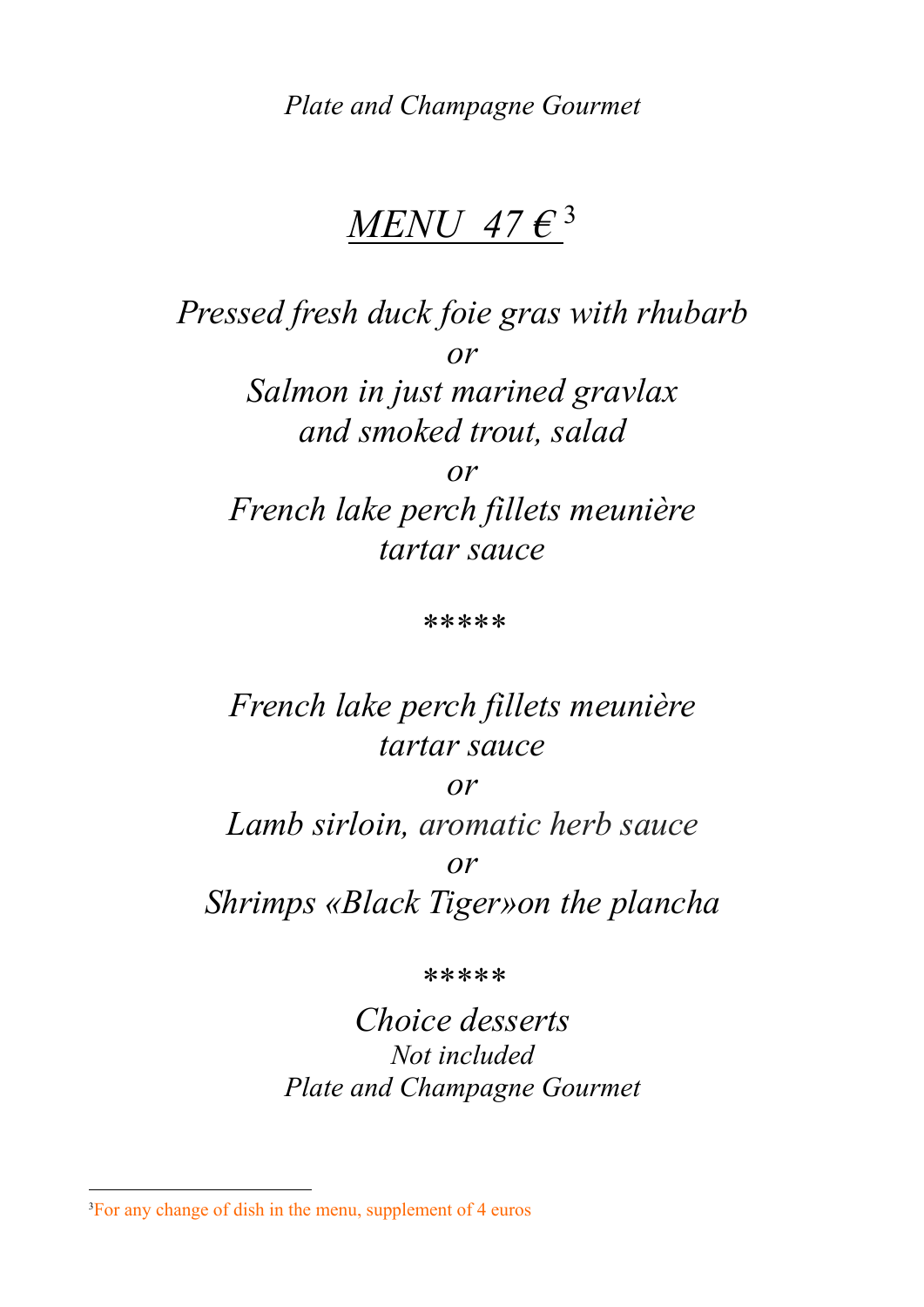# CARD EXTRACT

*Entrees Dishes*

| Plate of smoked fish                                                                                                                                                                                                                                            |               |               |
|-----------------------------------------------------------------------------------------------------------------------------------------------------------------------------------------------------------------------------------------------------------------|---------------|---------------|
| smoked and marinated trout, tuna tataki,<br>grilled vegetables                                                                                                                                                                                                  | $18\epsilon$  | $24\epsilon$  |
| Pata Negra ham and Charentais melon                                                                                                                                                                                                                             | 17f           | $22\epsilon$  |
| Pressed fresh duck foie gras with rhubarb                                                                                                                                                                                                                       | $20 \epsilon$ | $26 \epsilon$ |
| French lake perch fillets meunière<br>tartar sauce, french fries                                                                                                                                                                                                | $17\epsilon$  | $31\epsilon$  |
| Shrimps «Black Tiger» on the plancha                                                                                                                                                                                                                            |               | $30\epsilon$  |
| Lagarto de Bellota<br>(very tender pork with mustard juice)                                                                                                                                                                                                     |               | $28\epsilon$  |
| Grilled beef tenderloin, french fries<br>Morel sauce supplement $5 \epsilon$                                                                                                                                                                                    |               | $32\epsilon$  |
| <i>Vegetable plate</i><br>Marinated fish, fried squid, zucchini donut,<br>grilled vegetables                                                                                                                                                                    |               | $24\epsilon$  |
| <b>Prince de Savoie</b><br>(Genoese sponge cake, Raspberry sorbet, soufflé<br>cream Grand Marnier and meringue)                                                                                                                                                 |               | $10\epsilon$  |
| <i>Apple tatin pie</i>                                                                                                                                                                                                                                          |               | 86            |
| <b>Ice cream and Sorbets</b><br>Vanilla, Chocolate, Coffee, Pistachio, Raspberry,<br>Lemon, Strawberry, Pineapple, Passion Fruit.<br>(Movempick Ice Cream)<br>1 scoop: $3,50 \in 2$ scoops: 6 $\in 3$ scoops: 9 $\in$<br>Supplement Whipped cream: $1 \epsilon$ |               |               |